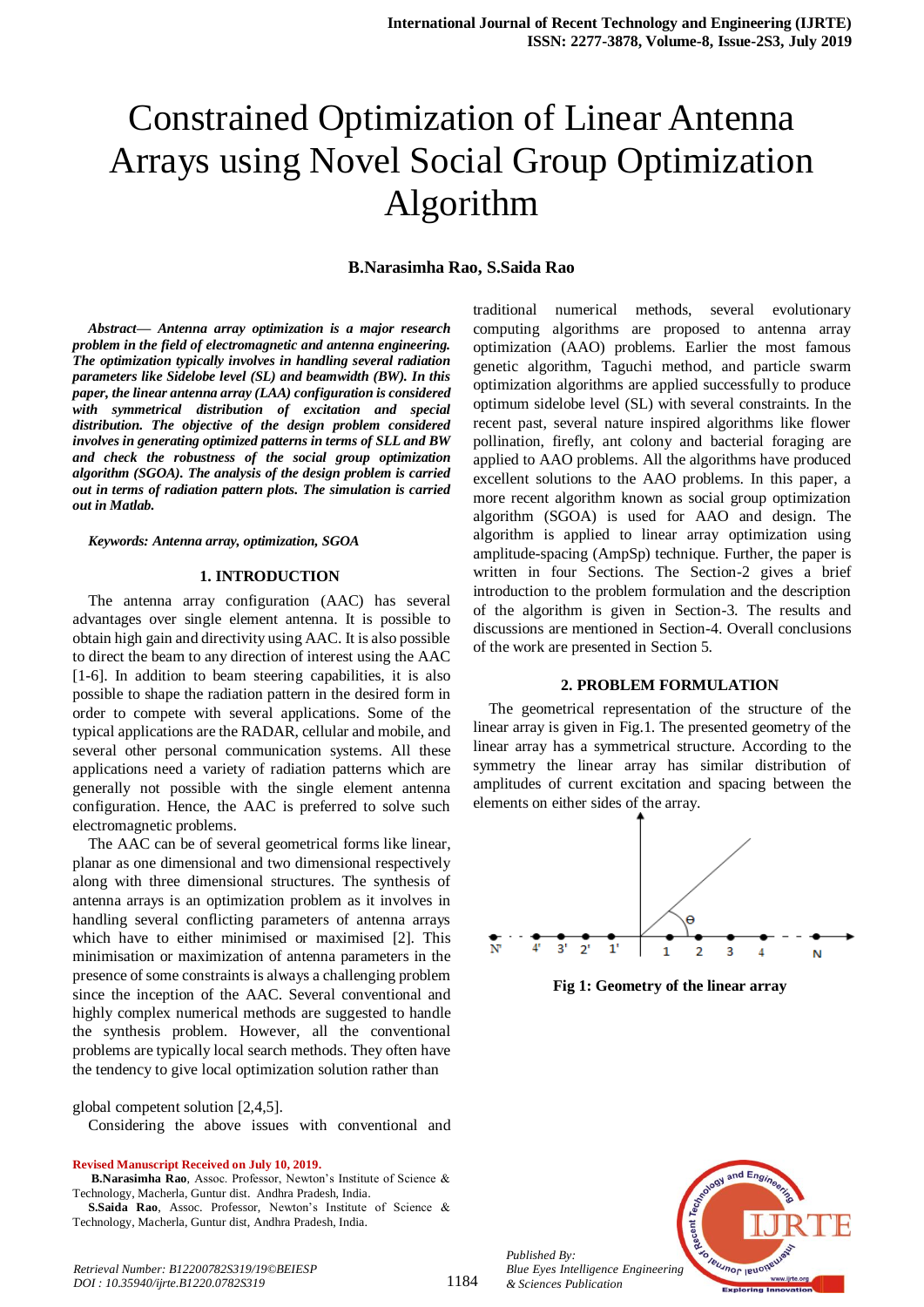#### **CONSTRAINED OPTIMIZATION OF LINEAR ANTENNA ARRAYS USING NOVEL SOCIAL GROUP OPTIMIZATION ALGORITH004D**

The formulation of the array factor is given as [1]  $AF = \sum_{m=1}^{N}$ (1) Here

$$
\psi = \beta d \cos \theta + \alpha
$$

and  $\beta_{=2\pi/d}$ 

d= inter-element spacing θ=look angle  $\alpha$ = phase

The corresponding fitness function is given as

 $f = Min\{Max[SLL]_{FN}^{π/2}\}$ 

Here, the SL is the sidelobe level in dB and the first null is represented by FN.

### **3. RESULTS & DISCUSSIONS**

The SGOA is inspired by the social behavior of the human beings belonging to a group or society [7,8]. While solving a problem of an individual, the corresponding individual either uses his own personal traits or consults the knowledge of the other members of the society who are called the fellow human beings. In this way the local search and the global search techniques are characterized. However, the potential of the algorithm lies in using the convenient utilization of both the searches in searching for better solution. The two phases of the algorithm are typically known as improvement and acquisition stages. The mathematical modeling of these two stages are given as

Improvement phase:  
\n
$$
Y_a(i+1) = A * Y_a(i) + r * [Ybest_a(i) - Y_a(i)]
$$
 (2)

*Knowledge Acquisition Phase:*  
\n
$$
Y_{a(t+1)=Y_{a(t)}+r_1^*}(Y_a(i)-Y_b(i))+r_2(Ybest(i)-Y_a(i)) \text{ if } f(Y_a(i)) < f(Y_b(i))
$$
\n
$$
Y_{a(t+1)=Y_{a(t)}+r_1^*}(Y_b(i)-Y_a(i))+r_2(Ybest(i)-Y_a(i)) \text{ if } f(Y_a(i)) > f(Y_b(i))
$$
\n
$$
-(3)
$$

Here  $Y_a$  is the a<sup>th</sup> individual representing the design variable of the problem. The corresponding iteration is 'i'. The best of the iteration 'i' is given as  $Y_{best}$ . Some uniform distribution random variables are used in the computation which are represented as  $A, r_1,$  and  $r_2$ .

#### **4. RESULTS:**

The results pertaining to the implementation of the SGOA algorithm for LAA optimization are presented in this Section. The simulation framework is designed to demonstrate the robustness of the algorithm in antenna optimization of different lengths and number of elements. For simulation three different LAA of 12, 20, and 30 elements are considered. However, the corresponding inter-element spacing in all the three cases is considered to be  $\lambda/2$ . In all the cases, the non-uniform amplitude distribution of current excitation is determined with respect to the objective of low SLL when compared with those of the uniform distribution. The results are presented in three cases as follows.

#### *Case-1:*

In this case, an LAA of N=12 is considered for synthesis of radiation pattern with suppressed SLL. The uniform LAA has a SLL of -13.1dB which is evident from the radiation pattern plot for the same as shown in Fig.2 while the corresponding

BW being  $19.3^0$ . Now, the SGOA is used to obtain the non-uniform amplitude distribution which produces radiation patterns with SLL suppressed to a level better than those of the uniform distribution. The non-uniform distribution as determined by the SGOA could successfully produce SLL of -15.9 dB with the constraint of BW. It means, the SLL suppression is improved by 2.7dB while the BW is unchanged. The radiation pattern plot for this non-uniform distribution is as shown in Fig.3.



**Fig.2: Radiation pattern of LAA with N=12.**



**Fig.3: Radiation pattern of non-uniform LAA with N=12 as obtained by SGOA.**

*Case-2:*

In this case, a LAA of  $N=20$  is considered. The corresponding radiation pattern plot with uniform distribution is as shown in Fig.4. The respective SLL and BW of the uniform distribution of N=20 LAA is -13.18 dB and  $BW=11.6^0$ . The radiation patterns pertaining to the non-uniform distribution as determined by the SGOA is also given in Fig.5. The produced radiation patterns have optimized SLL of -15.9 dB which is less than that of the uniform distribution. The optimization of the SLL also include the constraint on the corresponding BW which is



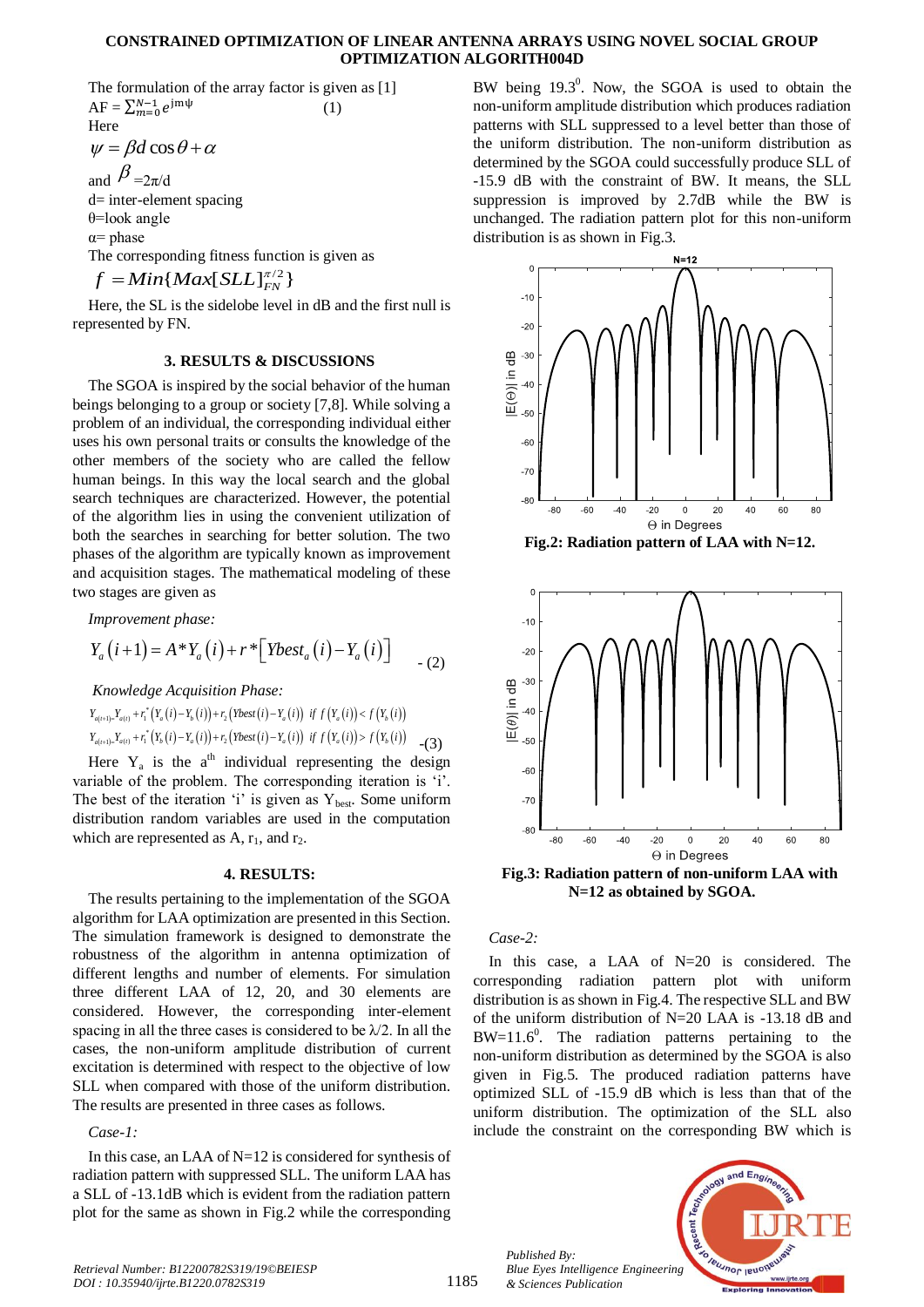maintained at  $11.6^{\circ}$ as similar as that of the uniform distribution.



**Fig.4: Radiation pattern of LAA of N=20 elements.**



**Fig.5: SGOA Optimized LAA of N=20 elements.**

#### *Case-3:*

When compared to the previous two cases, the third case has increased the size of LAA to N=30. The corresponding SLL and BW are -13.2 dB and  $7.7^{\circ}$  respectively as shown in Fig.6. The SGOA is used to determine the non-uniform amplitude distribution for this LAA to optimize the SLL with constraint of BW. The so obtained optimized patterns are as shown in Fig.7.







**Table.1: SGOA Optimized non-uniform amplitude distribution of LAA**

| N  | Optimized amplitude distribution (symmetric)                          | SLL (in | BW (in   |
|----|-----------------------------------------------------------------------|---------|----------|
|    |                                                                       | dB)     | degrees) |
| 12 | 0.704, 0.662, 0.656, 0.521, 0.477, 0.779                              | $-15.8$ | 19.3     |
| 20 | 0.679, 0.448, 0.708, 0.579, 0.450, 0.553, 0.287, 0.598, 0.469, 0.784  | $-15.9$ | 11.6     |
| 30 | 0.691, 0.832, 0.537, 0.537, 0.552, 0.462, 0.819, 0.538, 0.398, 0.485, | $-15.4$ | 7.7      |
|    | 0.819, 0.251, 0.516, 0.734, 0.938                                     |         |          |

## **5. CONCLUSION:**

The SGOA algorithm is effectively implemented to optimize the linear array antennas. The objective of constrained optimization of the LAA is achieved with suppressed SLL as low as -15.9dB. The consistency of the technique and robustness of the algorithm is evident from the results. Further, the SGOA can be extended to implementation of other antenna optimization techniques involving other design variables in terms of non-uniform special distribution of the elements of the array in the geometry.

## **REFERENCES:**

*Published By:*

*& Sciences Publication* 

- 1. Balanis, C. A., Antenna Theory: Analysis and Design, John Wileyand Sons, 1982
- 2. Cheng, K. D: Optimization techniques for antenna arrays. In: Proceedings of the IEEE, 59(12) 1664–1674 (1971) .
- 3. On the Linear Antenna Array Synthesis Techniques for Sum and Difference Patterns Using Flower Pollination Algorithm V. V. S. S. S. Chakravarthy · P. S. R. Chowdary · Ganapati Panda ·Jaume Anguera · Aurora Andújar · Babita Majhi Proceedings of Arabian Journal for Science and Engineering – Springer Nature Hub.
- 4. Ram, G.; Mandal, D.; Ghoshal, S.P.; Kar, R.: Nature-inspired algorithm- based optimization for beamforming of linear antenna array system. In: Patnaik,



*Retrieval Number: B12200782S319/19©BEIESP DOI : 10.35940/ijrte.B1220.0782S319*